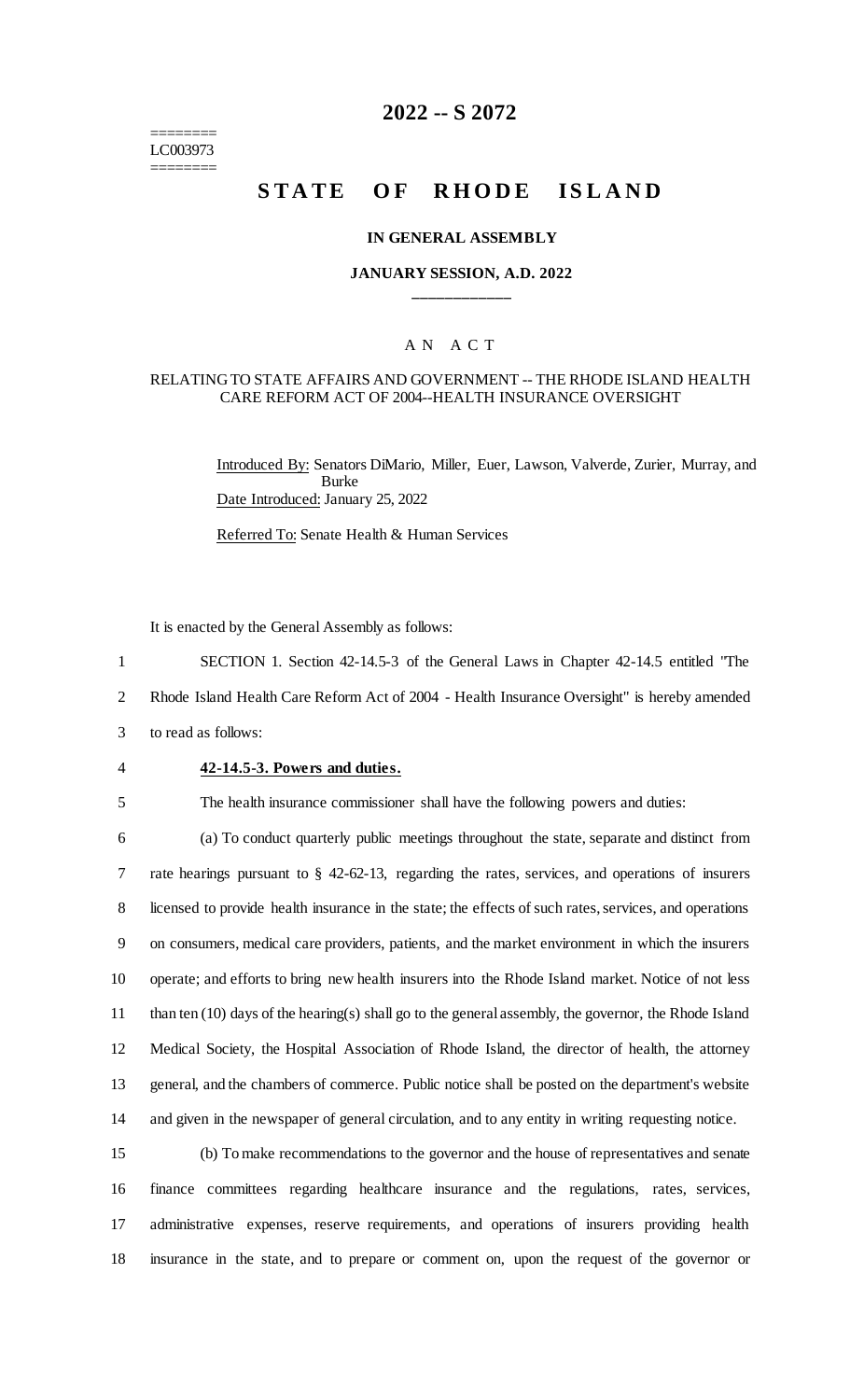chairpersons of the house or senate finance committees, draft legislation to improve the regulation of health insurance. In making the recommendations, the commissioner shall recognize that it is the intent of the legislature that the maximum disclosure be provided regarding the reasonableness of individual administrative expenditures as well as total administrative costs. The commissioner shall make recommendations on the levels of reserves, including consideration of: targeted reserve levels; trends in the increase or decrease of reserve levels; and insurer plans for distributing excess reserves.

 (c) To establish a consumer/business/labor/medical advisory council to obtain information and present concerns of consumers, business, and medical providers affected by health insurance decisions. The council shall develop proposals to allow the market for small business health insurance to be affordable and fairer. The council shall be involved in the planning and conduct of the quarterly public meetings in accordance with subsection (a). The advisory council shall develop measures to inform small businesses of an insurance complaint process to ensure that small businesses that experience rate increases in a given year may request and receive a formal review by the department. The advisory council shall assess views of the health provider community relative to insurance rates of reimbursement, billing, and reimbursement procedures, and the insurers' role in promoting efficient and high-quality health care. The advisory council shall issue an annual report of findings and recommendations to the governor and the general assembly and present its findings at hearings before the house and senate finance committees. The advisory council is to be diverse in interests and shall include representatives of community consumer organizations; small businesses, other than those involved in the sale of insurance products; and hospital, medical, and other health provider organizations. Such representatives shall be nominated by their respective organizations. The advisory council shall be co-chaired by the health insurance commissioner and a community consumer organization or small business member to be elected by the full advisory council.

 (d) To establish and provide guidance and assistance to a subcommittee ("the professional- provider-health-plan work group") of the advisory council created pursuant to subsection (c), composed of healthcare providers and Rhode Island licensed health plans. This subcommittee shall include in its annual report and presentation before the house and senate finance committees the following information:

 (1) A method whereby health plans shall disclose to contracted providers the fee schedules used to provide payment to those providers for services rendered to covered patients;

 (2) A standardized provider application and credentials verification process, for the purpose of verifying professional qualifications of participating healthcare providers;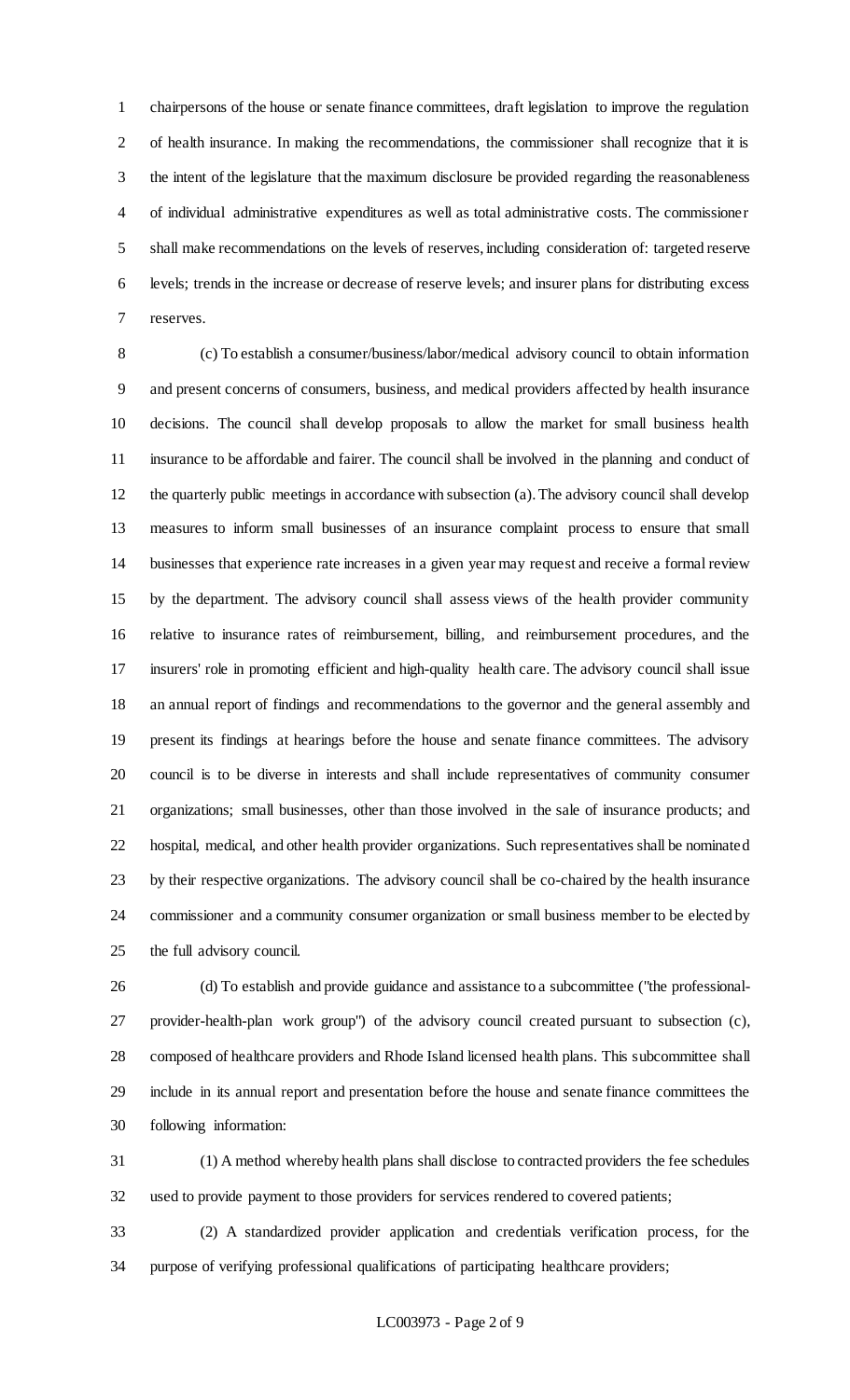(3) The uniform health plan claim form utilized by participating providers;

 (4) Methods for health maintenance organizations, as defined by § 27-41-2, and nonprofit hospital or medical-service corporations, as defined by chapters 19 and 20 of title 27, to make facility-specific data and other medical service-specific data available in reasonably consistent formats to patients regarding quality and costs. This information would help consumers make informed choices regarding the facilities and clinicians or physician practices at which to seek care. Among the items considered would be the unique health services and other public goods provided by facilities and clinicians or physician practices in establishing the most appropriate cost comparisons;

 (5) All activities related to contractual disclosure to participating providers of the mechanisms for resolving health plan/provider disputes;

 (6) The uniform process being utilized for confirming, in real time, patient insurance enrollment status, benefits coverage, including co-pays and deductibles;

 (7) Information related to temporary credentialing of providers seeking to participate in the plan's network and the impact of the activity on health plan accreditation;

 (8) The feasibility of regular contract renegotiations between plans and the providers in their networks; and

(9) Efforts conducted related to reviewing impact of silent PPOs on physician practices.

(e) To enforce the provisions of Title 27 and Title 42 as set forth in § 42-14-5(d).

 (f) To provide analysis of the Rhode Island affordable health plan reinsurance fund. The fund shall be used to effectuate the provisions of §§ 27-18.5-9 and 27-50-17.

 (g) To analyze the impact of changing the rating guidelines and/or merging the individual health insurance market, as defined in chapter 18.5 of title 27, and the small-employer health insurance market, as defined in chapter 50 of title 27, in accordance with the following:

 (1) The analysis shall forecast the likely rate increases required to effect the changes recommended pursuant to the preceding subsection (g) in the direct-pay market and small-employer health insurance market over the next five (5) years, based on the current rating structure and current products.

 (2) The analysis shall include examining the impact of merging the individual and small-employer markets on premiums charged to individuals and small-employer groups.

 (3) The analysis shall include examining the impact on rates in each of the individual and small-employer health insurance markets and the number of insureds in the context of possible changes to the rating guidelines used for small-employer groups, including: community rating principles; expanding small-employer rate bonds beyond the current range; increasing the employer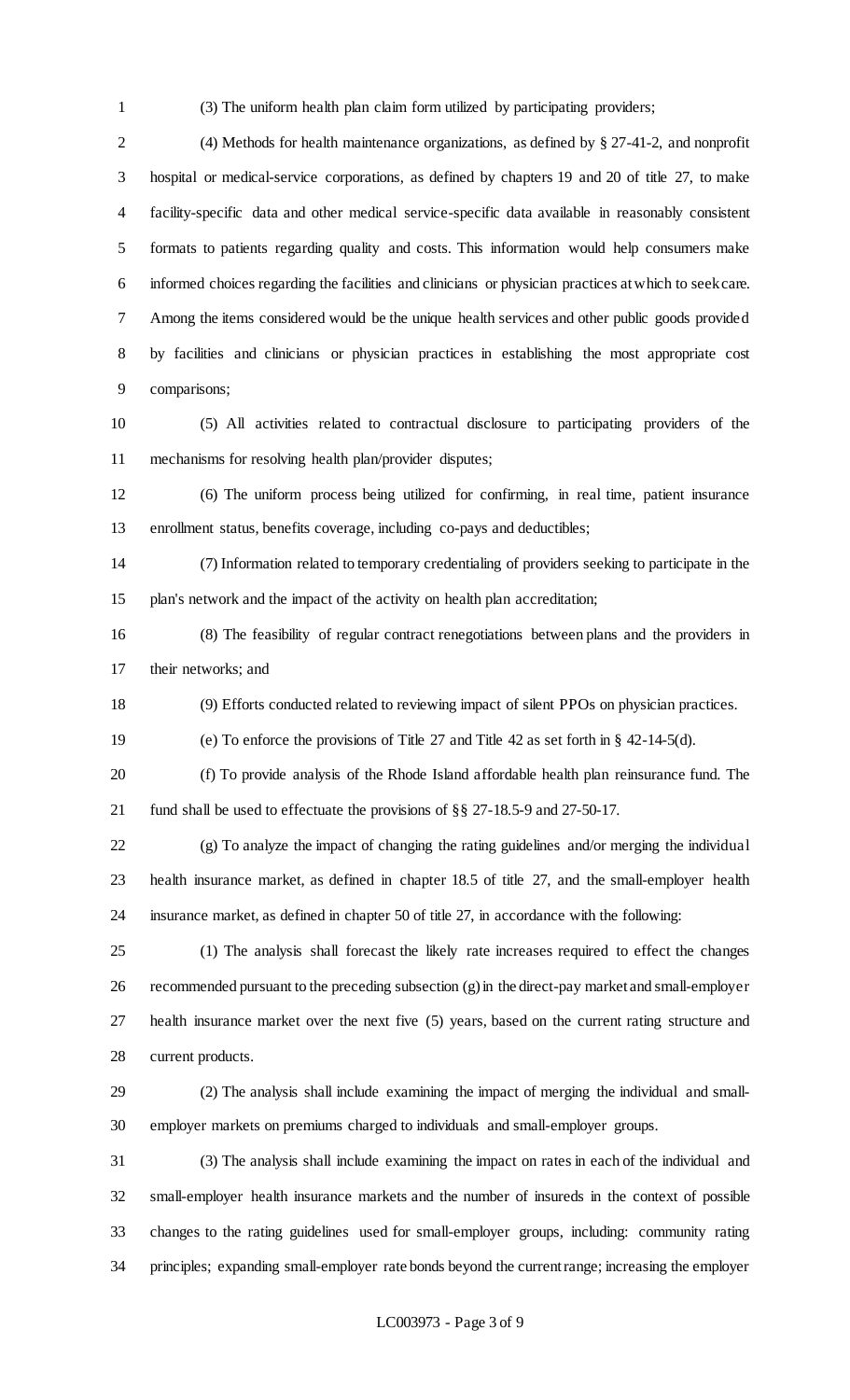group size in the small-group market; and/or adding rating factors for broker and/or tobacco use.

 (4) The analysis shall include examining the adequacy of current statutory and regulatory oversight of the rating process and factors employed by the participants in the proposed, new merged market.

 (5) The analysis shall include assessment of possible reinsurance mechanisms and/or federal high-risk pool structures and funding to support the health insurance market in Rhode Island by reducing the risk of adverse selection and the incremental insurance premiums charged for this risk, and/or by making health insurance affordable for a selected at-risk population.

 (6) The health insurance commissioner shall work with an insurance market merger task force to assist with the analysis. The task force shall be chaired by the health insurance commissioner and shall include, but not be limited to, representatives of the general assembly, the business community, small-employer carriers as defined in § 27-50-3, carriers offering coverage in the individual market in Rhode Island, health insurance brokers, and members of the general public.

 (7) For the purposes of conducting this analysis, the commissioner may contract with an outside organization with expertise in fiscal analysis of the private insurance market. In conducting its study, the organization shall, to the extent possible, obtain and use actual health plan data. Said data shall be subject to state and federal laws and regulations governing confidentiality of health care and proprietary information.

 (8) The task force shall meet as necessary and include its findings in the annual report, and the commissioner shall include the information in the annual presentation before the house and senate finance committees.

22 (h) To establish and convene a workgroup representing healthcare providers and health insurers for the purpose of coordinating the development of processes, guidelines, and standards to streamline healthcare administration that are to be adopted by payors and providers of healthcare services operating in the state. This workgroup shall include representatives with expertise who would contribute to the streamlining of healthcare administration and who are selected from hospitals, physician practices, community behavioral health organizations, each health insurer, and other affected entities. The workgroup shall also include at least one designee each from the Rhode Island Medical Society, Rhode Island Council of Community Mental Health Organizations, the Rhode Island Health Center Association, and the Hospital Association of Rhode Island. The workgroup shall consider and make recommendations for:

 (1) Establishing a consistent standard for electronic eligibility and coverage verification. Such standard shall:

(i) Include standards for eligibility inquiry and response and, wherever possible, be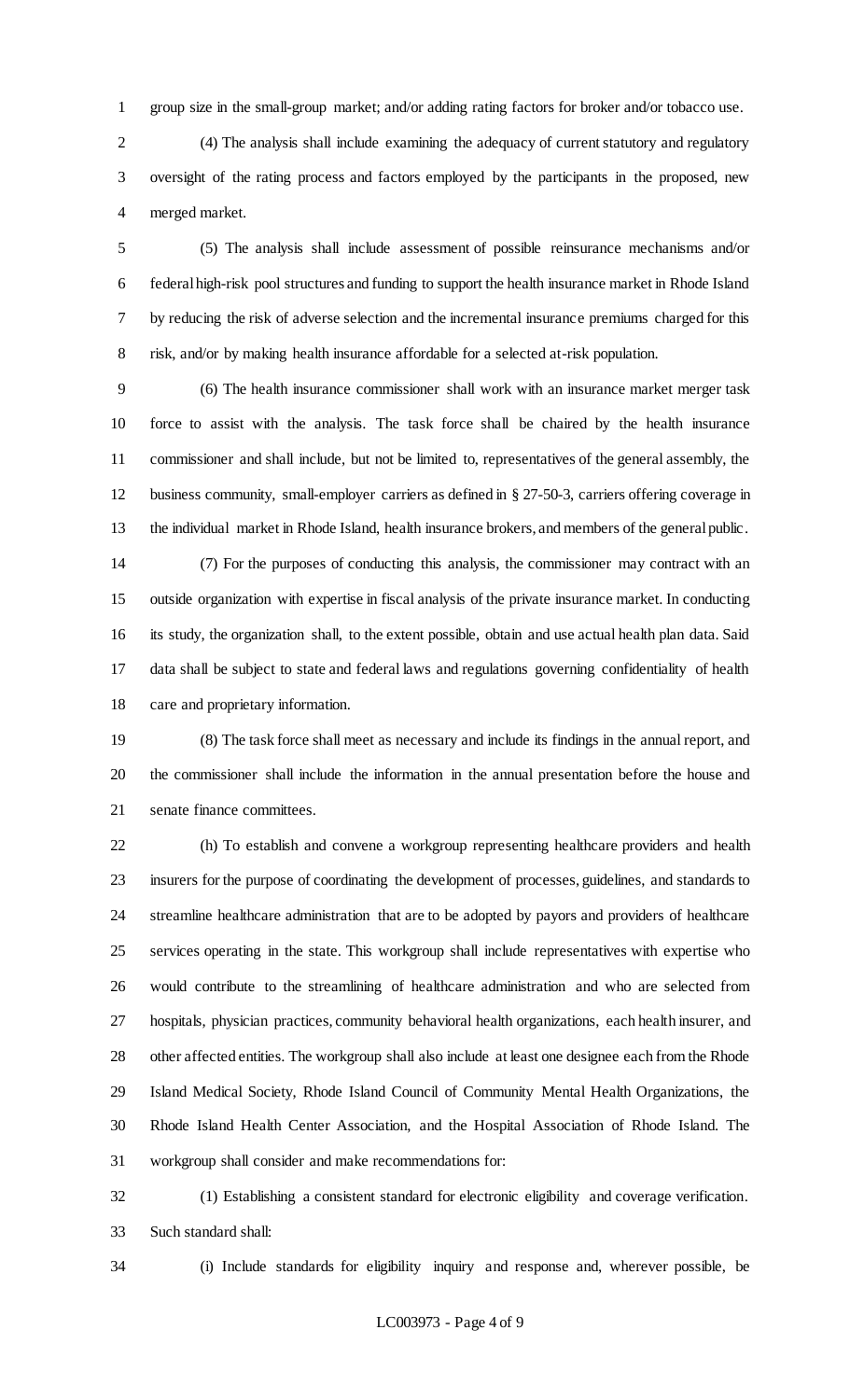consistent with the standards adopted by nationally recognized organizations, such as the Centers for Medicare and Medicaid Services;

 (ii) Enable providers and payors to exchange eligibility requests and responses on a system-to-system basis or using a payor-supported web browser;

 (iii) Provide reasonably detailed information on a consumer's eligibility for healthcare coverage; scope of benefits; limitations and exclusions provided under that coverage; cost-sharing requirements for specific services at the specific time of the inquiry; current deductible amounts; accumulated or limited benefits; out-of-pocket maximums; any maximum policy amounts; and other information required for the provider to collect the patient's portion of the bill;

 (iv) Reflect the necessary limitations imposed on payors by the originator of the eligibility and benefits information;

 (v) Recommend a standard or common process to protect all providers from the costs of services to patients who are ineligible for insurance coverage in circumstances where a payor provides eligibility verification based on best information available to the payor at the date of the request of eligibility.

(2) Developing implementation guidelines and promoting adoption of the guidelines for:

 (i) The use of the National Correct Coding Initiative code-edit policy by payors and providers in the state;

 (ii) Publishing any variations from codes and mutually exclusive codes by payors in a manner that makes for simple retrieval and implementation by providers;

 (iii) Use of Health Insurance Portability and Accountability Act standard group codes, reason codes, and remark codes by payors in electronic remittances sent to providers;

(iv) The processing of corrections to claims by providers and payors.

 (v) A standard payor-denial review process for providers when they request a reconsideration of a denial of a claim that results from differences in clinical edits where no single, common-standards body or process exists and multiple conflicting sources are in use by payors and providers.

 (vi) Nothing in this section, nor in the guidelines developed, shall inhibit an individual payor's ability to employ, and not disclose to providers, temporary code edits for the purpose of detecting and deterring fraudulent billing activities. The guidelines shall require that each payor disclose to the provider its adjudication decision on a claim that was denied or adjusted based on the application of such edits and that the provider have access to the payor's review and appeal process to challenge the payor's adjudication decision.

(vii) Nothing in this subsection shall be construed to modify the rights or obligations of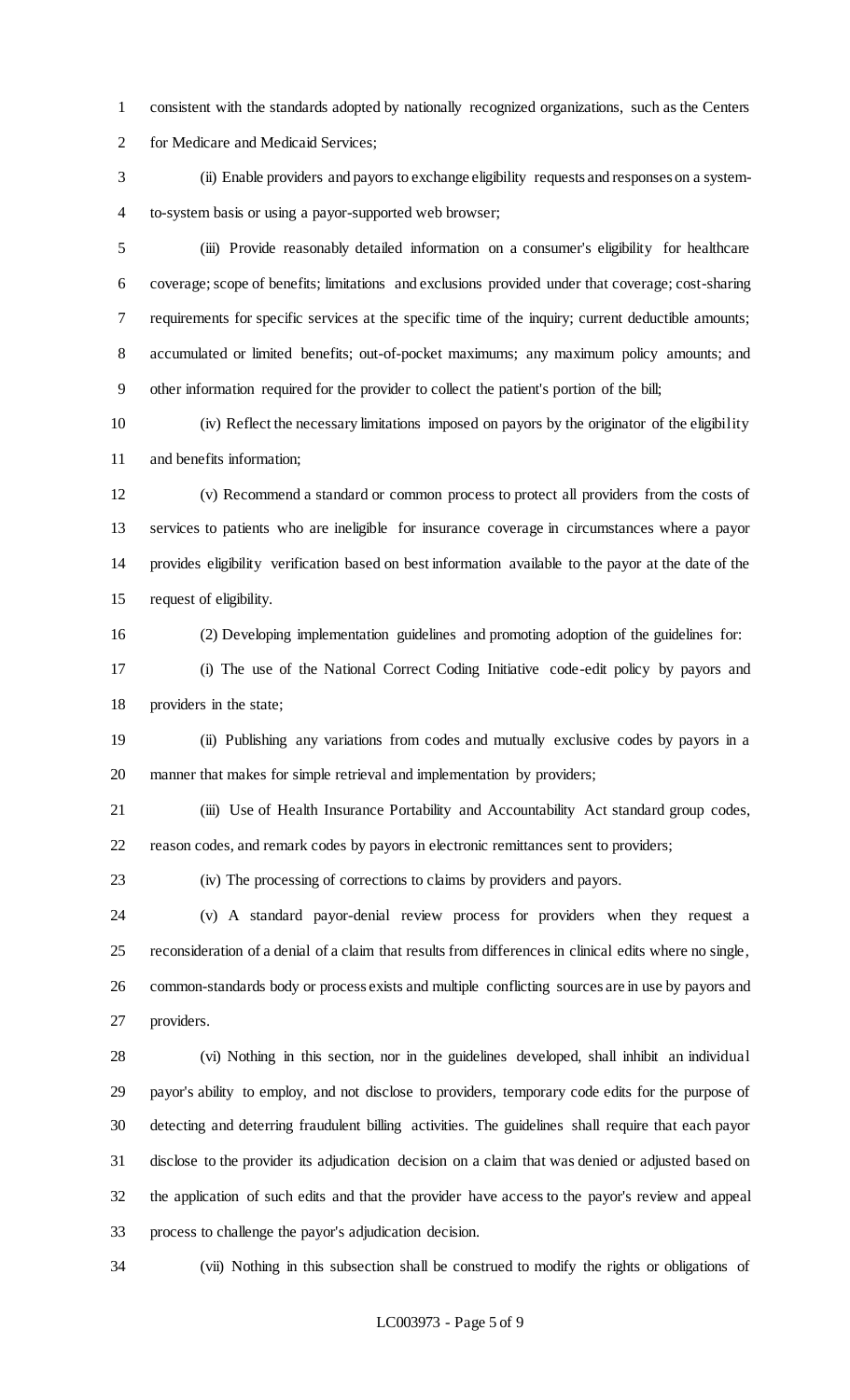payors or providers with respect to procedures relating to the investigation, reporting, appeal, or prosecution under applicable law of potentially fraudulent billing activities.

 (3) Developing and promoting widespread adoption by payors and providers of guidelines to:

 (i) Ensure payors do not automatically deny claims for services when extenuating circumstances make it impossible for the provider to obtain a preauthorization before services are performed or notify a payor within an appropriate standardized timeline of a patient's admission;

 (ii) Require payors to use common and consistent processes and time frames when responding to provider requests for medical management approvals. Whenever possible, such time frames shall be consistent with those established by leading national organizations and be based upon the acuity of the patient's need for care or treatment. For the purposes of this section, medical management includes prior authorization of services, preauthorization of services, precertification of services, post-service review, medical-necessity review, and benefits advisory;

 (iii) Develop, maintain, and promote widespread adoption of a single, common website where providers can obtain payors' preauthorization, benefits advisory, and preadmission requirements;

 (iv) Establish guidelines for payors to develop and maintain a website that providers can use to request a preauthorization, including a prospective clinical necessity review; receive an authorization number; and transmit an admission notification.

 (4) To provide a report to the house and senate, on or before January 1, 2017, with recommendations for establishing guidelines and regulations for systems that give patients electronic access to their claims information, particularly to information regarding their obligations to pay for received medical services, pursuant to 45 C.F.R. 164.524.

 (i) To issue an anti-cancer medication report. Not later than June 30, 2014, and annually thereafter, the office of the health insurance commissioner (OHIC) shall provide the senate committee on health and human services, and the house committee on corporations, with: (1) Information on the availability in the commercial market of coverage for anti-cancer medication options; (2) For the state employee's health benefit plan, the costs of various cancer-treatment options; (3) The changes in drug prices over the prior thirty-six (36) months; and (4) Member utilization and cost-sharing expense.

 (j) To monitor the adequacy of each health plan's compliance with the provisions of the federal Mental Health Parity Act, including a review of related claims processing and reimbursement procedures. Findings, recommendations, and assessments shall be made available to the public.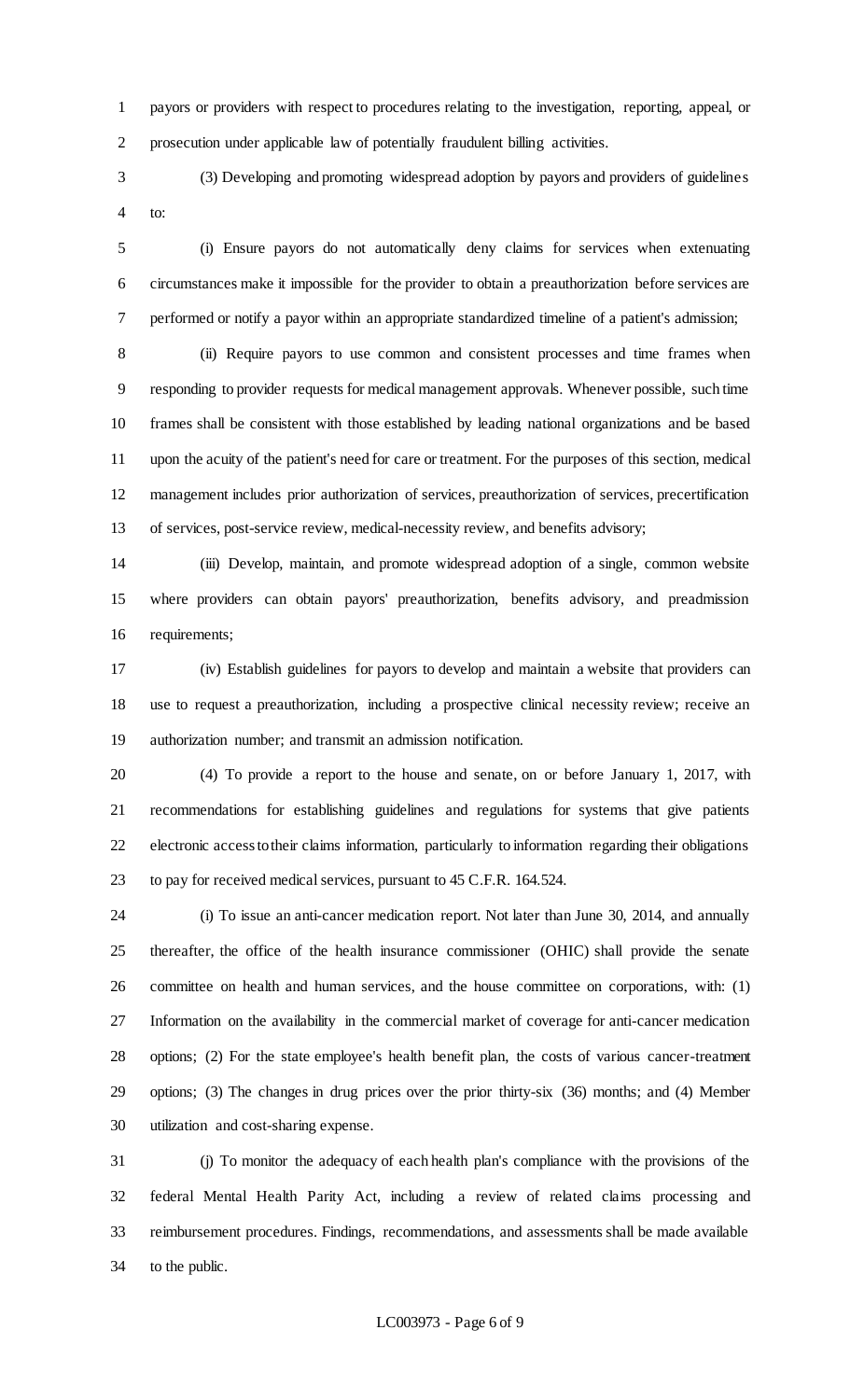(k) To monitor the transition from fee-for-service and toward global and other alternative payment methodologies for the payment for healthcare services. Alternative payment methodologies should be assessed for their likelihood to promote access to affordable health insurance, health outcomes, and performance.

 (l) To report annually, no later than July 1, 2014, then biannually thereafter, on hospital payment variation, including findings and recommendations, subject to available resources.

 (m) Notwithstanding any provision of the general or public laws or regulation to the contrary, provide a report with findings and recommendations to the president of the senate and the speaker of the house, on or before April 1, 2014, including, but not limited to, the following information:

 (1) The impact of the current, mandated healthcare benefits as defined in §§ 27-18-48.1, 27-18-60, 27-18-62, 27-18-64, similar provisions in chapters 19, 20 and 41 of title 27, and §§ 27- 18-3(c), 27-38.2-1 et seq., or others as determined by the commissioner, on the cost of health insurance for fully insured employers, subject to available resources;

 (2) Current provider and insurer mandates that are unnecessary and/or duplicative due to the existing standards of care and/or delivery of services in the healthcare system;

 (3) A state-by-state comparison of health insurance mandates and the extent to which Rhode Island mandates exceed other states benefits; and

 (4) Recommendations for amendments to existing mandated benefits based on the findings 20 in (m)(1), (m)(2), and (m)(3) above.

 (n) On or before July 1, 2014, the office of the health insurance commissioner, in collaboration with the director of health and lieutenant governor's office, shall submit a report to the general assembly and the governor to inform the design of accountable care organizations (ACOs) in Rhode Island as unique structures for comprehensive health-care delivery and value-based payment arrangements, that shall include, but not be limited to:

26 (1) Utilization review;

(2) Contracting; and

(3) Licensing and regulation.

 (o) On or before February 3, 2015, the office of the health insurance commissioner shall submit a report to the general assembly and the governor that describes, analyzes, and proposes recommendations to improve compliance of insurers with the provisions of § 27-18-76 with regard to patients with mental health and substance use disorders.

 (p) To work to ensure the health insurance coverage of behavioral health care under the same terms and conditions as other health care, and to integrate behavioral health parity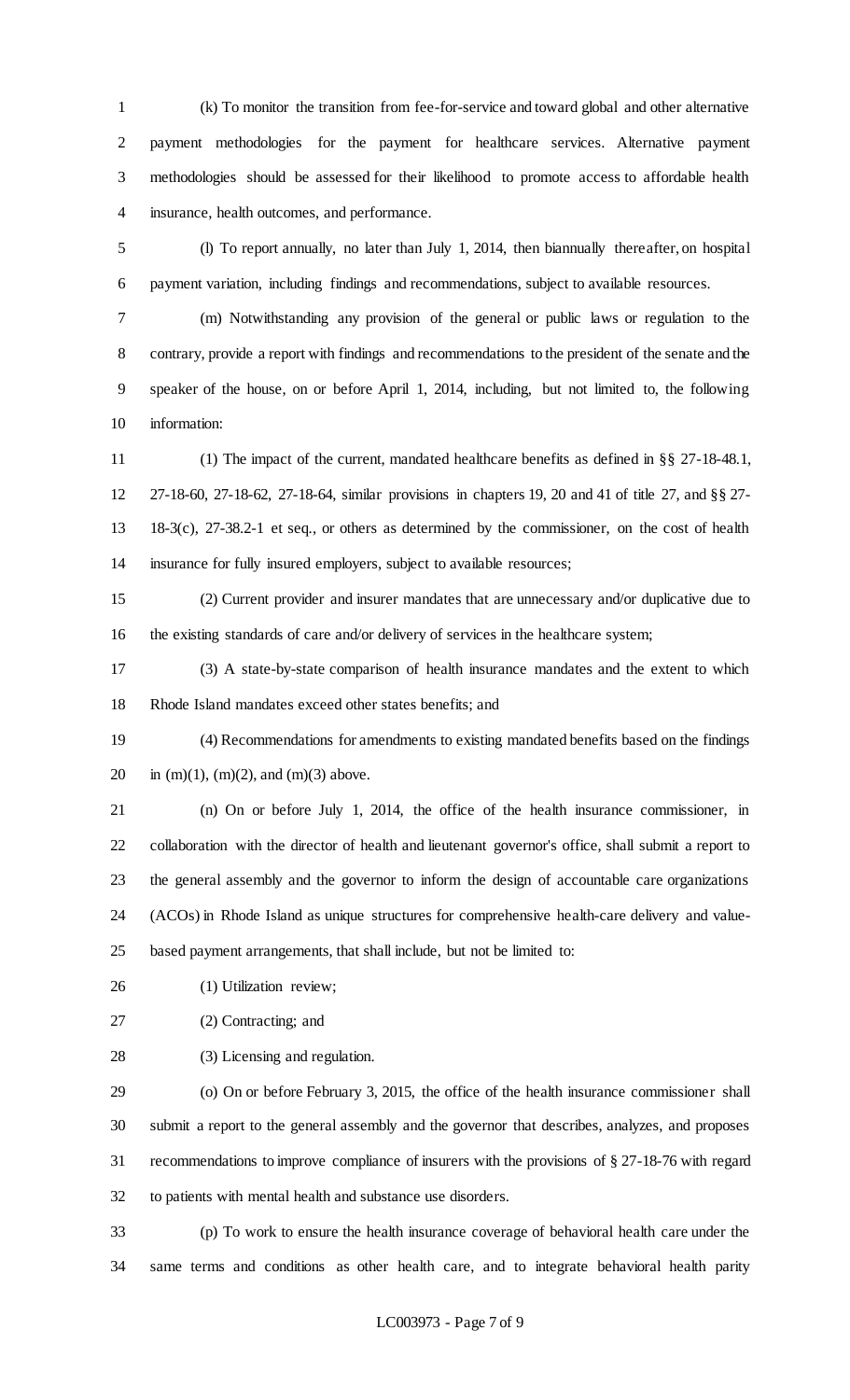requirements into the office of the health insurance commissioner insurance oversight and health care transformation efforts.

 (q) To work with other state agencies to seek delivery system improvements that enhance access to a continuum of mental health and substance use disorder treatment in the state; and integrate that treatment with primary and other medical care to the fullest extent possible.

 (r) To direct insurers toward policies and practices that address the behavioral health needs of the public and greater integration of physical and behavioral healthcare delivery.

 (s) The office of the health insurance commissioner shall conduct an analysis of the impact of the provisions of § 27-38.2-1(i) on health insurance premiums and access in Rhode Island and submit a report of its findings to the general assembly on or before June 1, 2023.

(t) On or before January 1, 2023, the office of the health insurance commissioner shall

adopt a uniform set of medical criteria for prior authorization and create and disseminate a

standardized electronic or written prior authorization form that shall be used by a health insurer

whenever prior authorization is required by the health insurer.

SECTION 2. This act shall take effect upon passage.

======== LC003973 ========